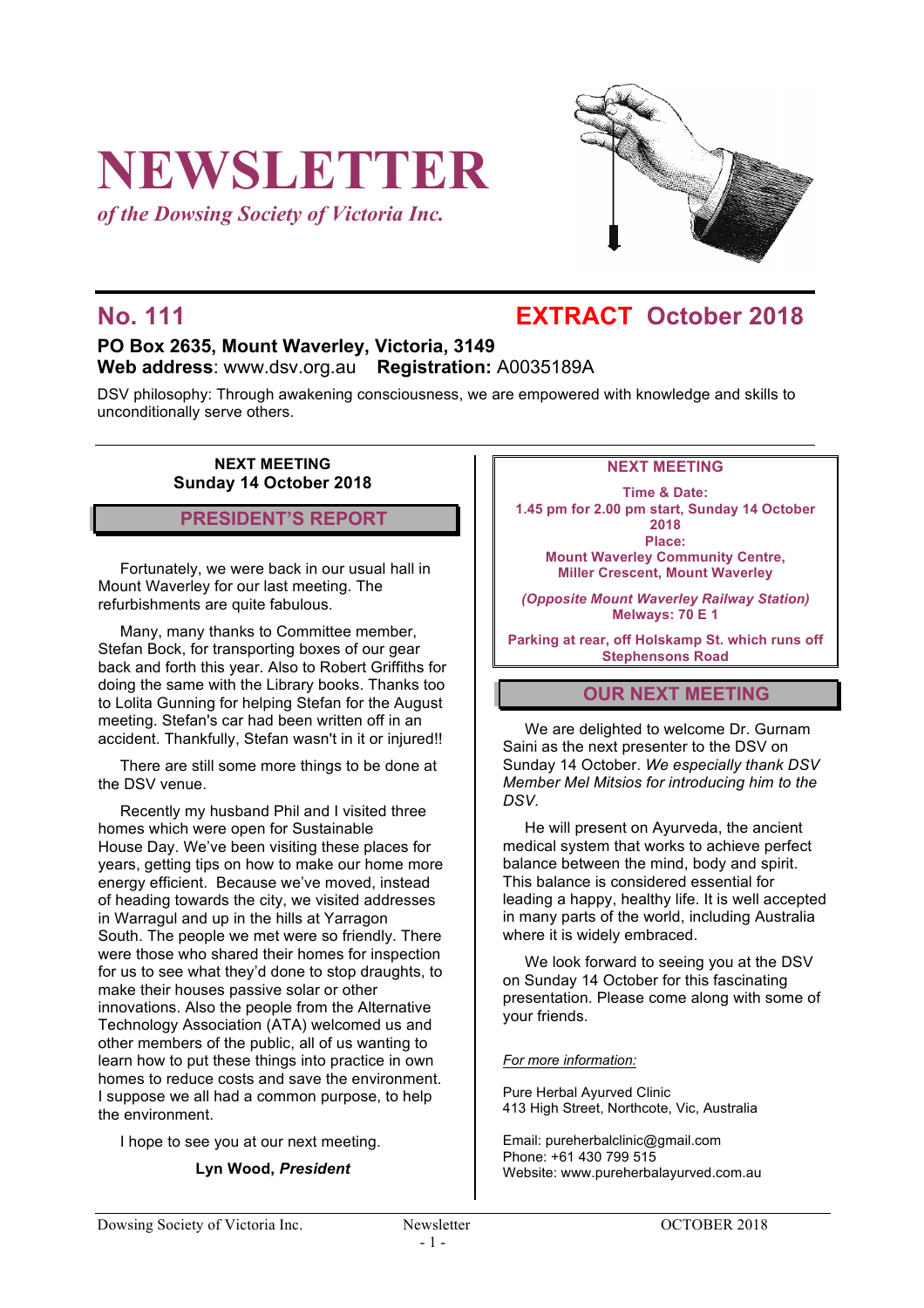# **OUR LAST MEETING**

After the group scrambling on the weather, our Dowsing Panel was well received at the DSV August meeting. It's often interesting to hear different perspectives on dowsing and we had quite a diverse range of views, answering the questions from the floor.

It was great to have Chris Gerrett, Mick Moran and DSV Treasurer Malcolm Davies on a Panel for the first time. (Along with two of the usual suspects, Lyn Wood and Heather Wilks.)



*Panel: Left to right: Chris Gerrett, Mick Moran, Lyn Wood, Heather Wilks, Malcolm Davies*

# **TO MOVE A DRAGON**

*Thanks to Alanna Moore for this contribution. Alanna is a master dowser and author who helped found the NSW Dowsing Society in 1984. Alanna is a Member of the DSV. This article was originally published at www.geomantica.com*

In Irish mythology one is warned time and time again not to build over, or otherwise disturb, any of the Fairy Pathways that criss-cross the landscape. These currents of Earth energy, that are favoured as the by-ways of fairies and other members of the devic realms, are likewise found the world over. In Chinese feng shui one should never 'tread on the tail of the dragon', and the Lung Mei / Dragon Lines (similar energy flows) are carefully avoided. But space is at a premium these days and many a dragon's tail gets trampled on.



- · Ear Candling
- Property Dowsing
- **Super Concentrates** household products
- **AN INTERESTING WALK**

*Another welcome article from DSV Life Member, Mick Moran.*

The night was a beauty. It was cool but clear, and there was little wind. The sun had set and the stars were just starting to emerge. A perfect night

for a walk. It's one I've been doing every day for the past fifteen years. So walking in the dark didn't pose any risks.

When I reached the lake I noticed a willow tree that was bathed in the light of the street light. It cast some interesting shadows and looked very intriguing. I had my mobile phone in my pocket, I thought I'd take a few shots and see what happened.



Five weeks later I was looking at some of the photos on my computer, but what I saw next completely threw me.

The photo was very dull but you could still make out the tree. I had no idea what the white object near the centre of the photo was.



I had never seen anything like this before. I started asking a series of questions where I would get Yes/No answers. Some of the questions were, Is the white object in the photo a moth or some kind of flying insect? Is this caused by the street light? Is it an anomaly of the camera? Is it a bird? Is it a plane? Is it …… superman?

There was just one question where I got a Yes. The question was, "Is the white object in front of the tree a photograph of a …………….?" What do you think it is?

*If you would like to contact Mick Moran, you can email him here:* energydowsing@hotmail.com

# **HAVING A FRIENDLY CHAT**

*Thanks to Kathy and Richard King, DSV Members, for contributing again and making the Newsletter Editor's life easier!*

We've been receiving intuitions and prompts for the past six months about talking to all sorts of things, including trees, rocks,